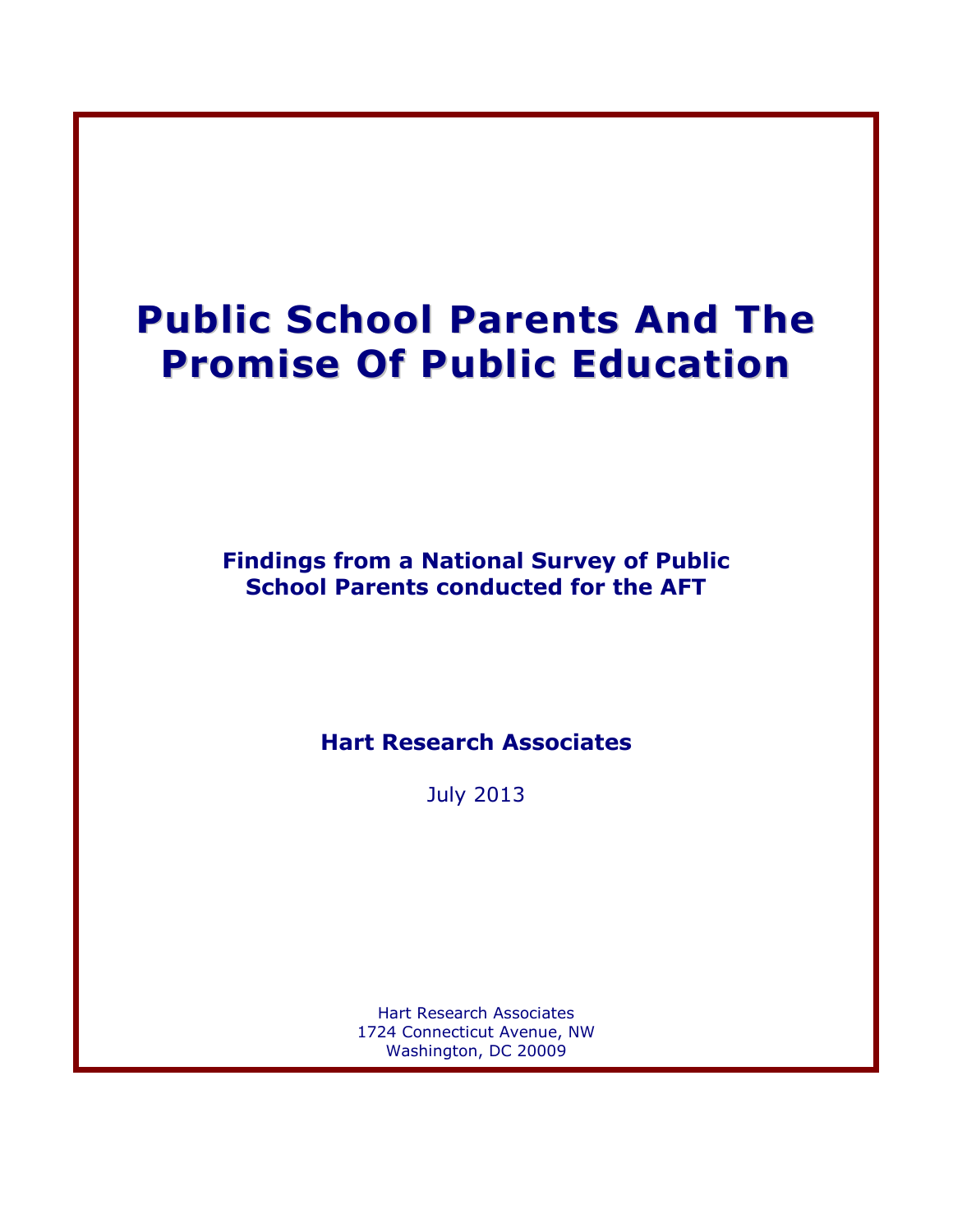### **Introduction**

While much has been said and written about our nation's schools, one voice that is heard too rarely in the nation's education debates is that of parents. To help remedy this imbalance, AFT commissioned Hart Research to survey the nation's public school parents and determine their perspectives on the state of public education and the direction it needs to go. Specifically, the survey explores three main questions:

- What do parents want from their public schools?
- Do parents approve of current education policies and trends?
- What is parents' preferred agenda for the future of public education?

This national survey consisted of interviews with 1,003 public school parents (parents with children who attend a regular public school and/or a charter public school), with a margin of error on survey results at  $\pm 3.1$  percentage points. The interviews were conducted by telephone, both landline and cell, from July 9-14, 2013.

This report reviews the survey's key findings. This was an in-depth survey (interview length of 20 minutes) that explored a wide range of issues. However, three central themes emerge clearly and consistently from the survey data:

- **Parents value public schools as the most important foundation of strong communities and a strong nation because they help children from all backgrounds reach their potential.**
- **Parents reject many of the education trends and policies being implemented in school systems today, including budget cuts, increased testing, school closings, shifting resources from regular schools to charters, and a narrowed curriculum.**
- **Parents want to see a new approach on education. They overwhelmingly prefer a focus on ensuring strong neighborhood public schools for all children over an agenda of school "choice" through more charters and vouchers.**

### **I. What Do Parents Want From Public Schools?**

 **Parents see public schools as the single most important institution for the future of their community and of their nation.** 

Parents say that public schools are by far the most important institution for providing a good future for their communities. Fifty-eight percent (58%) choose public schools, far ahead of religious institutions (14%), businesses (12%), or law enforcement (11%). Similarly, 60% feel that public schools can do more than any other institution to provide a good future for America, over religious institutions (16%), businesses (11%), or the military (11%).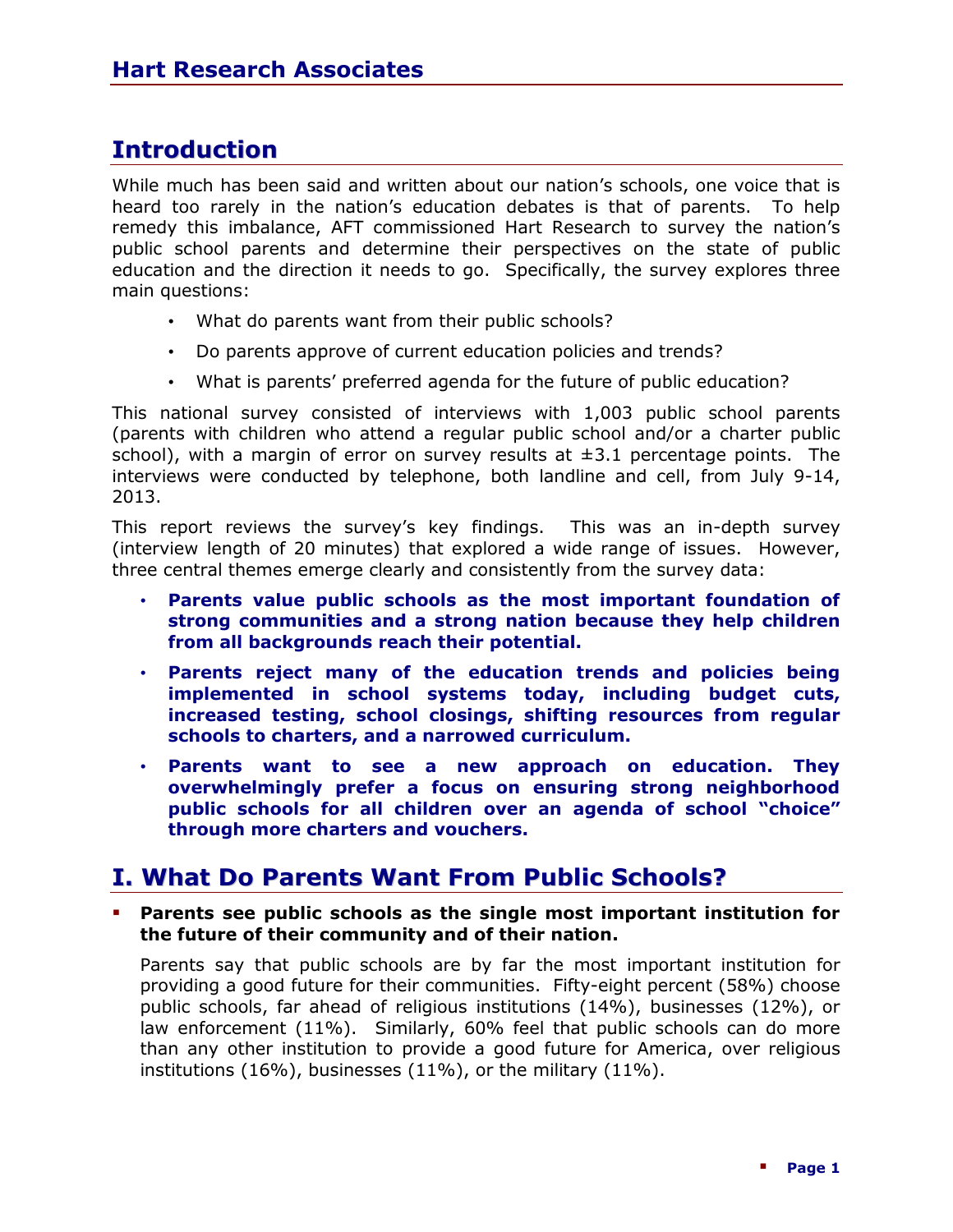### **Hart Research Associates**

 **Parents say strong public schools are central to our future for two reasons: they help children from all backgrounds to reach their potential, and they are the foundation for strong neighborhoods and communities.** 

At a personal level, parents see the tremendous impact schools can have on the lives of their children and other children. No institution can do more to provide opportunity to young people, regardless of where they come from, than public schools. Seventy-eight percent (78%) say that a very important goal for schools is "Ensuring that all children, regardless of background, have the opportunity to succeed."

But parents also see schools playing a critical societal role, and say that the second most important reason to have good public schools is that they form the bedrock for strong neighborhoods and communities. And 76% say that "educating America's future workforce to build a strong economy" is a very important goal for schools.

### **Most Important Institution for America's Future: Public Schools**

*Which one of the following institutions do you feel is most important in providing a good future for America and the American people?*



**5 succeed in college and their careers: 1) improve their knowledge and Parents want schools to do four things to help their children prepare to critical thinking abilities, 2) provide them with a safe learning environment, 3) educate them about their rights and responsibilities as citizens of a democracy, and 4) address their social, emotional, and health needs.** 

Parents believe public schools have critically important roles to play in their children's development, so that they may go on to success in college and/or the workforce. That creates a daunting set of responsibilities for today's public schools, and yet they are all important. The following are seen as very important goals for public schools: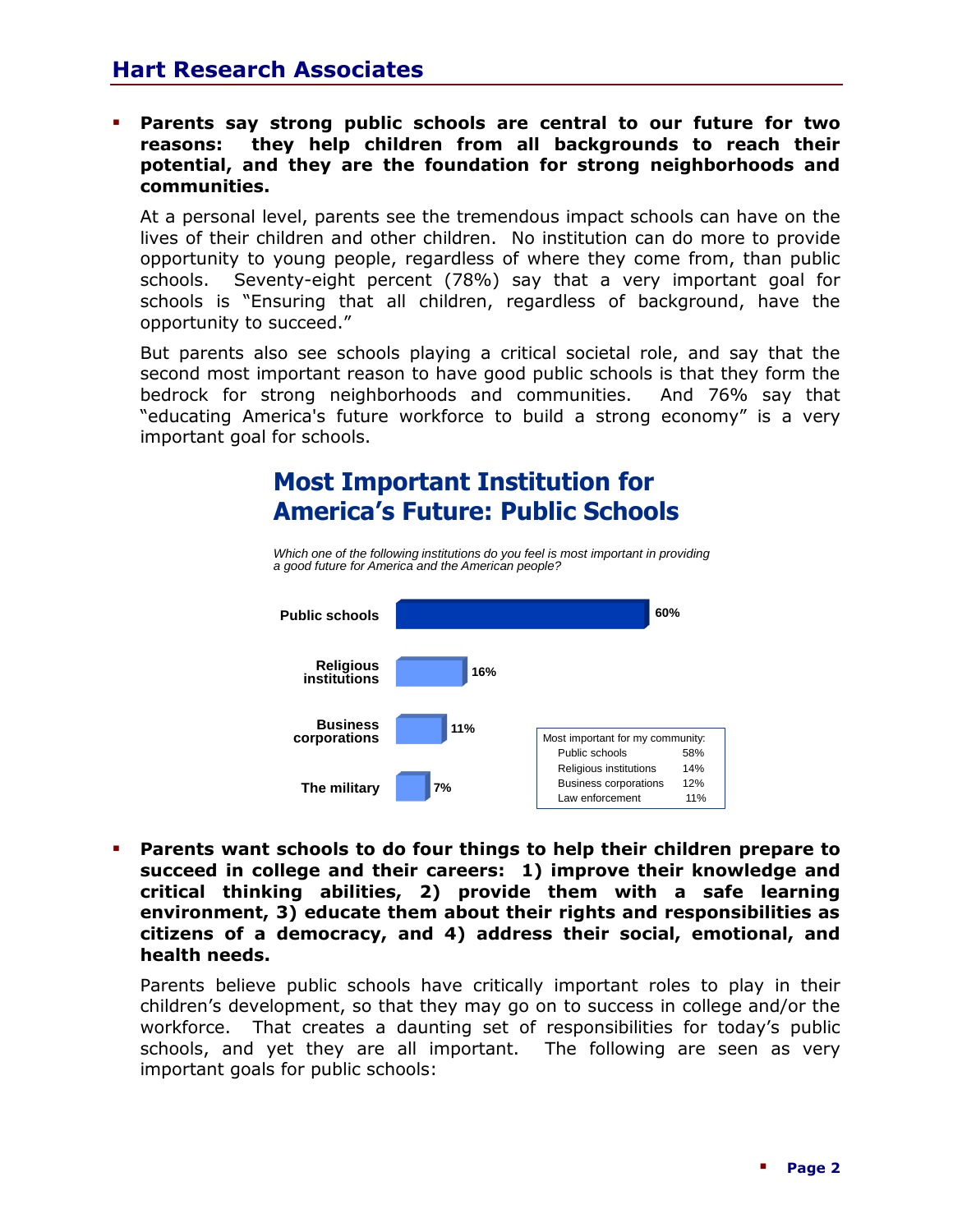- Improving students' knowledge in subject areas like English, history, science, and math (81%).
- Developing students' critical thinking and reasoning abilities (68%).
- Providing a safe and secure environment for children (80%).
- Educating students about the rights and responsibilities of citizens in our democratic society (61%).
- Addressing students' social, emotional, economic, and health needs (54%).

#### **Most parents are satisfied with the job their public schools are doing to help their own children achieve their potential, and rate teacher quality highly.**

Two-thirds (68%) of parents are satisfied with their children's public schools, including 66% of parents in urban schools and 62% of parents with incomes under \$50,000.

Public school teachers get high marks (excellent/good) from 71% of parents, while 20% view teacher quality as adequate and just 7% say not good or poor. Urban parents (69%), lower-income parents (69%), African-American parents (65%), and Latino parents (64%) all give high marks for the quality and performance of their local teachers.

*Summary***: Parents value public schools as the most important foundation of strong communities and a strong nation, because they help children from all backgrounds to reach their potential.**

### **II. Do Parents Approve Of Current Education Policies?**

 **Education policies and practice are changing rapidly across America today. But for the most part, parents do not like what they see.** 

The survey asks parents to evaluate 13 current trends and policy developments in education. In all but two cases, parents say the impact has been more negative than positive. More than two-thirds of parents see teacher and staff layoffs, increased class sizes, school closings, high turnover rates, and cutbacks in art, music, libraries, and physical education (to accommodate more time for reading and math) as reducing the quality of public education. Parents also see negative impacts from shifting resources from traditional public schools to charters and having for-profit corporations take over management of public schools.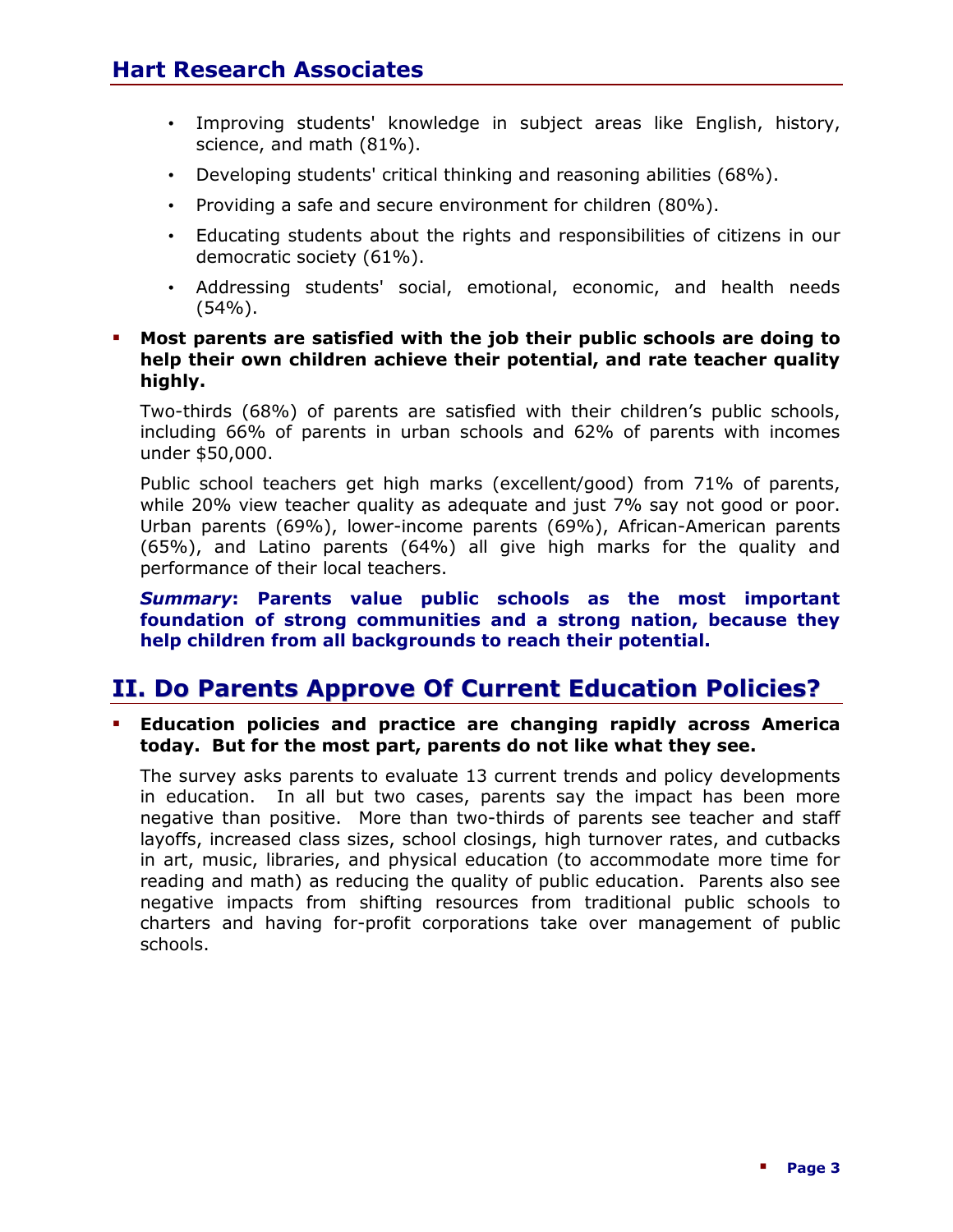### **Few Recent Education Trends Seen As Positive**



#### **Parents are rebelling against an over-emphasis on standardized testing.**

Perhaps no change in education troubles more parents on a daily basis than the increased emphasis on standardized testing. A 57% majority feels there is too much emphasis on testing today. A remarkable 59% say their own child has felt anxiety or worry about taking a state assessment, and 57% feel that test taking and test preparation are taking time away from teaching and learning in their children's schools. Indeed, when asked to choose the biggest problems facing public schools today, too much testing—along with lack of funding—is actually one of parents' top two choices. Far from being the solution for school's challenges, standardized testing has increasingly become one of the problems.

#### **Parents want a good quality public school in their neighborhood, not greater choice of schools to attend.**

Overwhelmingly, parents tell us that what they want for their children is "a good quality neighborhood public school" (68%), much more than "more choices of which schools I can send my children to" (24%). This preference for good neighborhood schools is true even among groups of parents who are often assumed to be the main audience for the choice approach, such as urban parents (67%) and lower-income parents (66%). Even parents who are less satisfied with the performance of their current public school say by 63% to 29% that what they want is a good neighborhood school.

#### **Parents reject most of what constitutes today's dominant education policy agenda.**

Parents oppose most of the ideas that dominate today's education discussion, including budget cutting, increased testing, closing down struggling schools, cutting benefits and pay for school employees, shifting resources from regular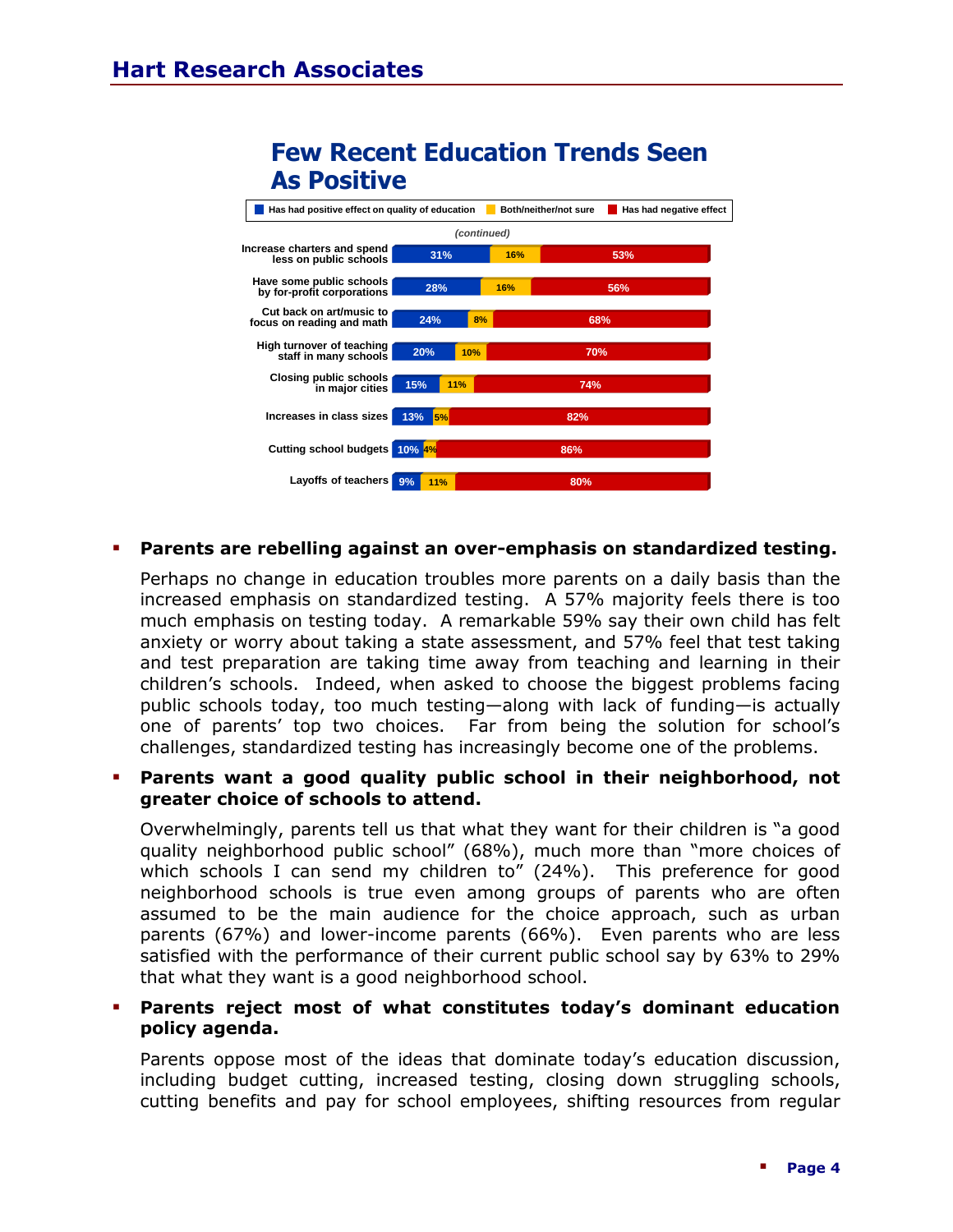schools to charters, providing vouchers to private schools, and a narrowed curriculum.Only 29% agree that schools should find ways to reduce spending because "spending more money does not improve the education our children receive," while 61% feel instead that cutting education budgets is hurting our schools and that "we should invest in schools, not cut their budgets."

### **Parents Reject Current Education Agenda**



### **19 One important exception is states' adoption of common academic standards, which parents see as a step forward for education.**

By a powerful 72% to 20% margin, parents feel that having most states adopt a common set of academic standards that establish what children need to learn has been a positive rather than negative step. Even self-identified Republicans agree (71% to 22%).

#### **Parents also see the increase in provision of wrap-around services in schools as a very positive development.**

The single most positive education change parents observe today is the increased provision of health and nutrition services to low-income families through public schools.

• *Summary***: Parents reject most of the "reforms" being implemented in many school systems, including budget cuts, increased testing, school closings, shifting resources from regular schools to charters, and a narrowed curriculum.**

### **III. What Is Parents' Agenda For Public Education?**

 **Parents want to see a new direction in education. Instead of a focus on choice through vouchers and charters, they want to see investments made that ensure every child has access to a good public school in their community.**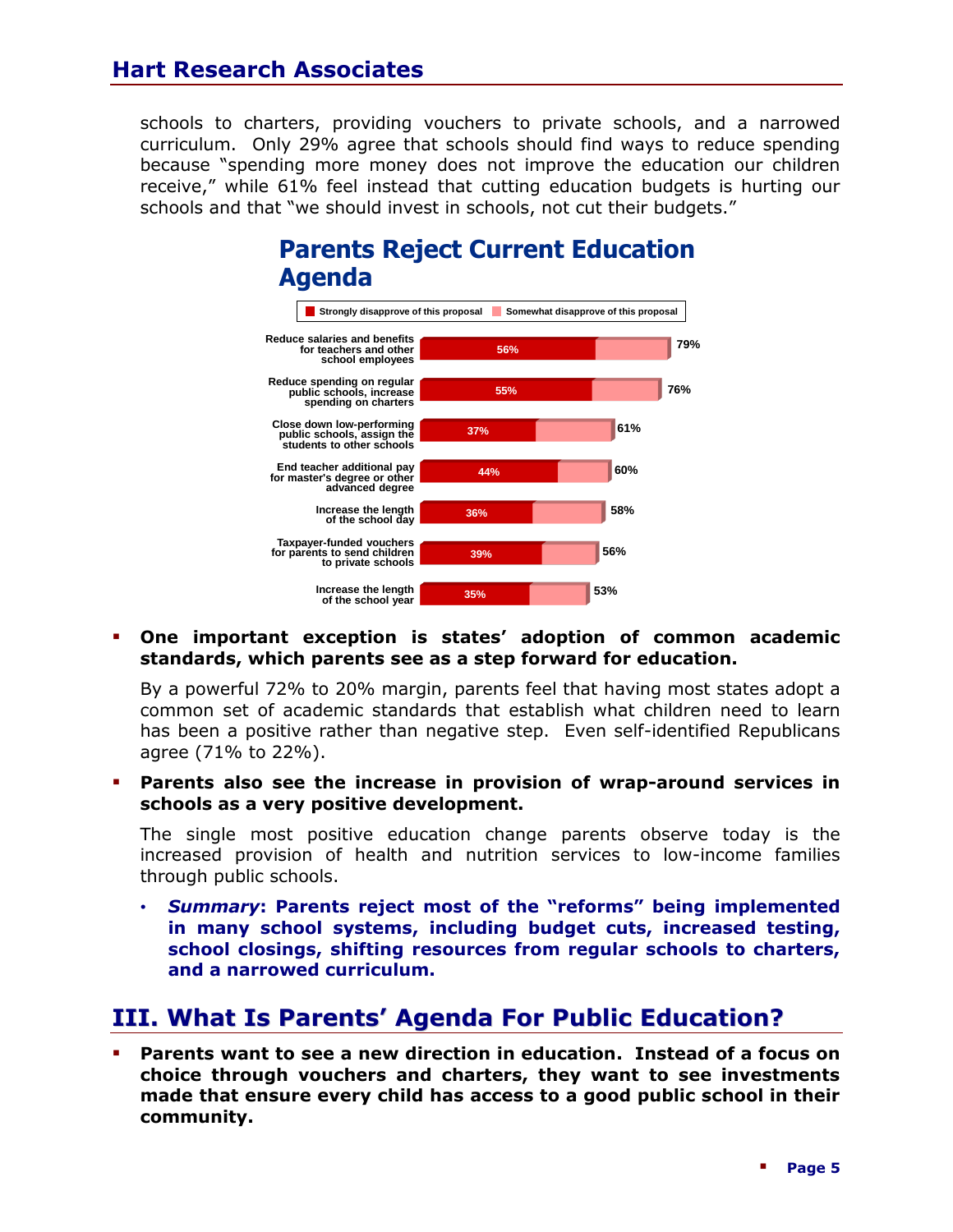### **Hart Research Associates**

On the fundamental question underlying today's education debates, parents are of one mind to a remarkable degree: they want to invest in improving neighborhood public schools, not expand parental choice. Given this choice of approaches for improving education, more than three-quarters of parents chose the first approach:

*APPROACH A) We should focus on ensuring that every child has access to a good public school in their community. We need to make the investments needed to ensure all schools provide safe conditions, an enriching curriculum, support for students' social and emotional development, and effective teachers. (77% agree)*

*APPROACH B) We should open more public charter schools and provide more vouchers that allow parents to send their children to private schools at public*  expense. Children will receive the best education if we give families the *financial freedom to attend schools that meet their needs. (20% agree)*

Support for the neighborhood schools approach is very widespread, even including groups of parents often portrayed in the media as constituencies for choice: African-American parents (77%), lower-income parents (77%), urban parents (76%), and Republican parents (69%). Even those less than satisfied with their current school agree (73%).

## **Parents' Priority: Good Public School In Every Community**

*With which approach for improving education do you agree more?*

|                                                                | Good<br>public<br>schools | More<br>charters/<br>vouchers |                                                                             | Good<br>public    | More<br>charters/<br>schools vouchers |
|----------------------------------------------------------------|---------------------------|-------------------------------|-----------------------------------------------------------------------------|-------------------|---------------------------------------|
| Urban<br>Suburban<br>Rural                                     | 76%<br>78%<br>77%         | 22%<br>19%<br>19%             | Democrats<br>Independents<br>Republicans                                    | 82%<br>79%<br>69% | 16%<br>18%<br>27%                     |
| Income:<br>Less than \$50K<br>\$50K-\$100K<br>More than \$100K | 77%<br>77%<br>78%         | 20%<br>20%<br>20%             | <b>Mothers</b><br><b>Fathers</b><br>Children attend:<br>Reg. public schools | 82%<br>72%<br>79% | 16%<br>25%<br>18%                     |
| Whites<br>African Americans<br>Hispanics                       | 80%<br>77%<br>69%         | 17%<br>21%<br>27%             | Charter schools<br>Satisfaction w/schools:<br>Very/fairly satisfied         | 62%<br>79%        | 32%<br>18%                            |
| Northeast<br>South<br>Midwest<br>West                          | 73%<br>76%<br>84%<br>77%  | 22%<br>22%<br>13%<br>22%      | Just somewhat/<br>not satisfied                                             | 73%               | 24%                                   |

 **Parents want to change gears when it comes to teaching quality: rather than removing poorly performing teachers from the classroom, we should treat teachers like professionals, raise hiring standards, and give struggling teachers support and training.** 

By 57% to 33%, parents want to see a new approach on teacher quality. Twothirds (67%) of parents believe most poorly performing teachers can be good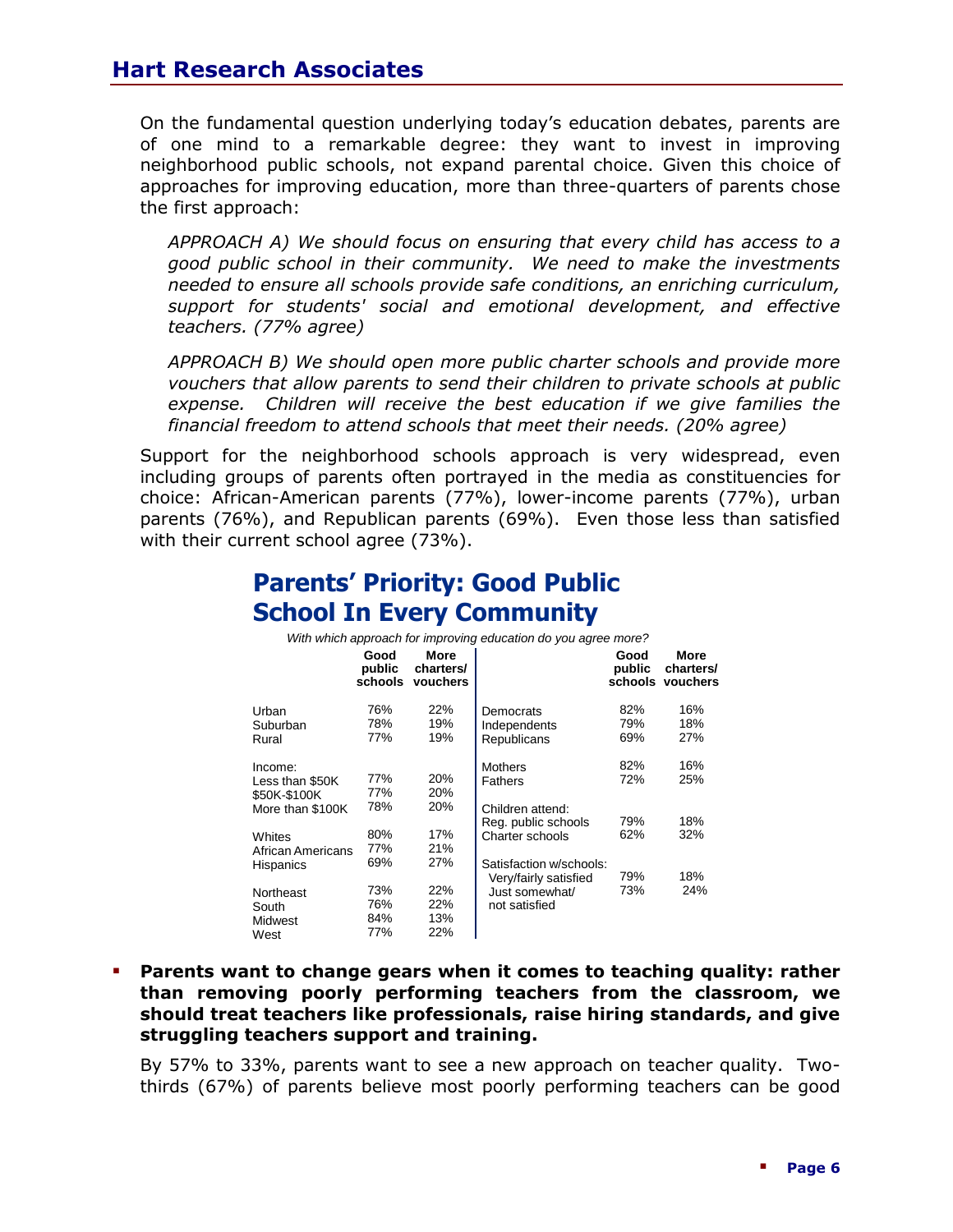teachers with more support and training, only 23% believe most are incapable of being good teachers.

 **Parents reject the current narrowing of the curriculum, and say it is important to continue offering courses in subjects such as art, music, and physical education.** 

Only 18% agree that schools should focus more on math and reading and spend less time on subjects that are less important for success in college, while 74% favor a more balanced curriculum.

Similarly, parents say by a 19-point margin that "schools should focus on teaching the whole child, including their emotional and social development," rather than "schools should focus more on teaching basic academics, like math, science, and reading."

#### **Parents favor an investment agenda for improving public schools.**

While parents disapprove of many of the policies now being implemented in public schools systems, they are not averse to change. They simply have a different idea about what steps will do the most to improve public schools. Their focus is on providing additional resources to struggling schools, rather than shutting them down. They want to provide more mentoring for teachers, and extra supports for those who are struggling. They believe charter schools should be held accountable for performance, more neighborhood hub schools should be established, and high-quality preschool should be available to three- and fouryear-olds. Parents believe this investment agenda will move us toward their goal of giving every child access to a quality public school.